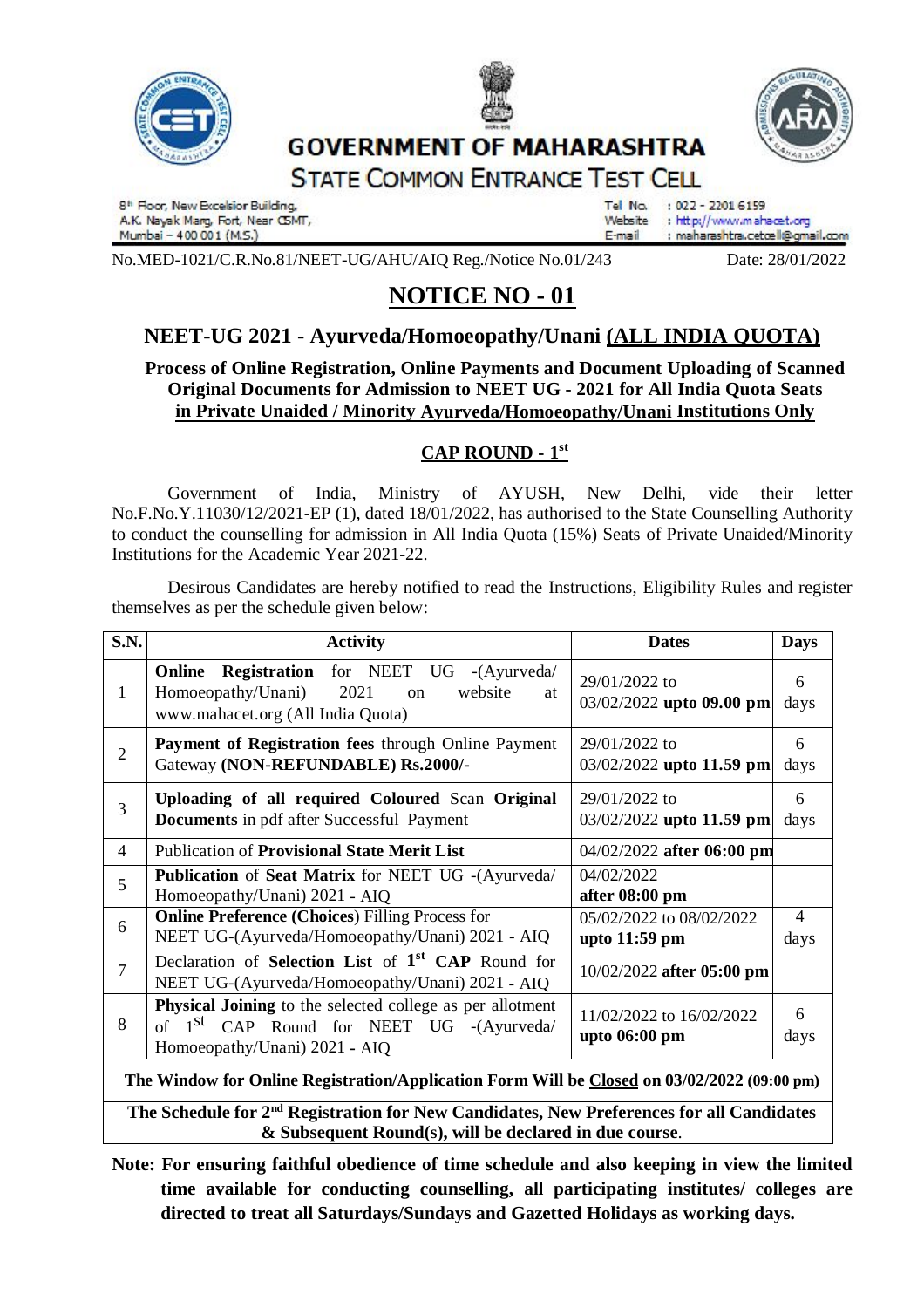#### **Rules for Admission :**

- 1. Seats under all India Quota for Private Unaided Institute will be **OPEN** in nature. However, relaxation in qualifying criteria may be provided Category wise as per Central Government List.
- 2. There shall **NOT** be any requirement for Domicile Certificate in a particular State/UT or passing of 10+2 in a particular State/UT.
- 3. **Candidates already registered for State Counselling if desirous for admission in All India Quota (AIQ) (15%) Seats of Private Unaided Institute for BAMS/BHMS/ BUMS Courses for Academic Year 2021-22 will have to register again for All India Quota by paying Rs.2000/- Fees.**
- 4. State/UT Counselling Authority will conduct Rounds for All India Quota Private Seats and vacant seats shall be converted into the State/UT Quota as per the instruction from Ministry of AYUSH, Government of India, New Delhi.
- 5. Other criteria will be Remain same as for All India Quota seats as mentioned on AACCC official Counselling website namely "https://aaccc/gov.in/".
- 6. **Candidates who are allotted seat in Both QUOTA (State Quota and All India Quota) will have to decided which Quota seat they want to join. Candidates can join seat only through ONE Quota at a time.**
- 7. **Candidates allotted seat in Both Quota and joined All India Quota Seat are NOT Eligible State Quota Subsequent Round(s).**
- 8. **Candidates who have NOT Allotted State Quota Seats and join on All India Quota Seat in First Round are eligible for State Quota Subsequent Round.**

#### **Eligibility/Qualification Criteria :**

- 1. **HSC Passing Marks for eligibility** in admission to ASU & H UG Courses should be as per the ASU  $\&$  H UG regulation and will be followed strictly. The details Qualifications for different categories are as follows:
	- i. The candidates must have passed intermediate  $(10+2)$  or its equivalent examination recognised by the concerned State Government and Education Board **with the Subject of Physics, Chemistry, Biology and English individually.**
	- ii. **Minimum of 50% marks taken together in Physics, Chemistry and Biology** at the aforesaid qualifying examination in the case of General Category.
	- iii. **40% Marks** in PCB in the case of the **Scheduled Castes, Scheduled Tribes and Other Backward Classes (as per centre list).**
	- iv. In respect of **Persons with Disability** candidate specified under the **Rights of Persons with Disabilities Act, 2016 (49 of 2016)**, the minimum qualifying marks in the said qualifying examination are as follows:
		- a) In Physics, Chemistry and Biology shall be **45%** in the case of **General Category. (for PwD Candidates Only)**
		- b) **40%** in the case of the **Scheduled Castes, Scheduled Tribes and Other Backward Classes. (for PwD Candidates Only).**
		- **c)** Those candidates who have marked/claimed as a PWD candidate in the Online Application, he/she has to Upload/Submit Original Certificate of Disability at the time of Registration as per the format published by Ayush Admissions Central Council Committee website namely www.aaccc.gov.in under Counselling Scheme and FAQs and State CET Cell (www.mahacet.org) website. **The Certificate should be from the list of 15 Boards as mentioned. Certificate issued by any other Board/Civil Surgeon WILL NOT be accepted.**
- **2. NEET Passing Marks for eligibility** in order to eligible for admission to under-graduate course for an academic year, it shall be necessary for a candidate to obtain minimum of marks at  $50<sup>th</sup>$  in NEET UG - 2021. Provided that respect of -